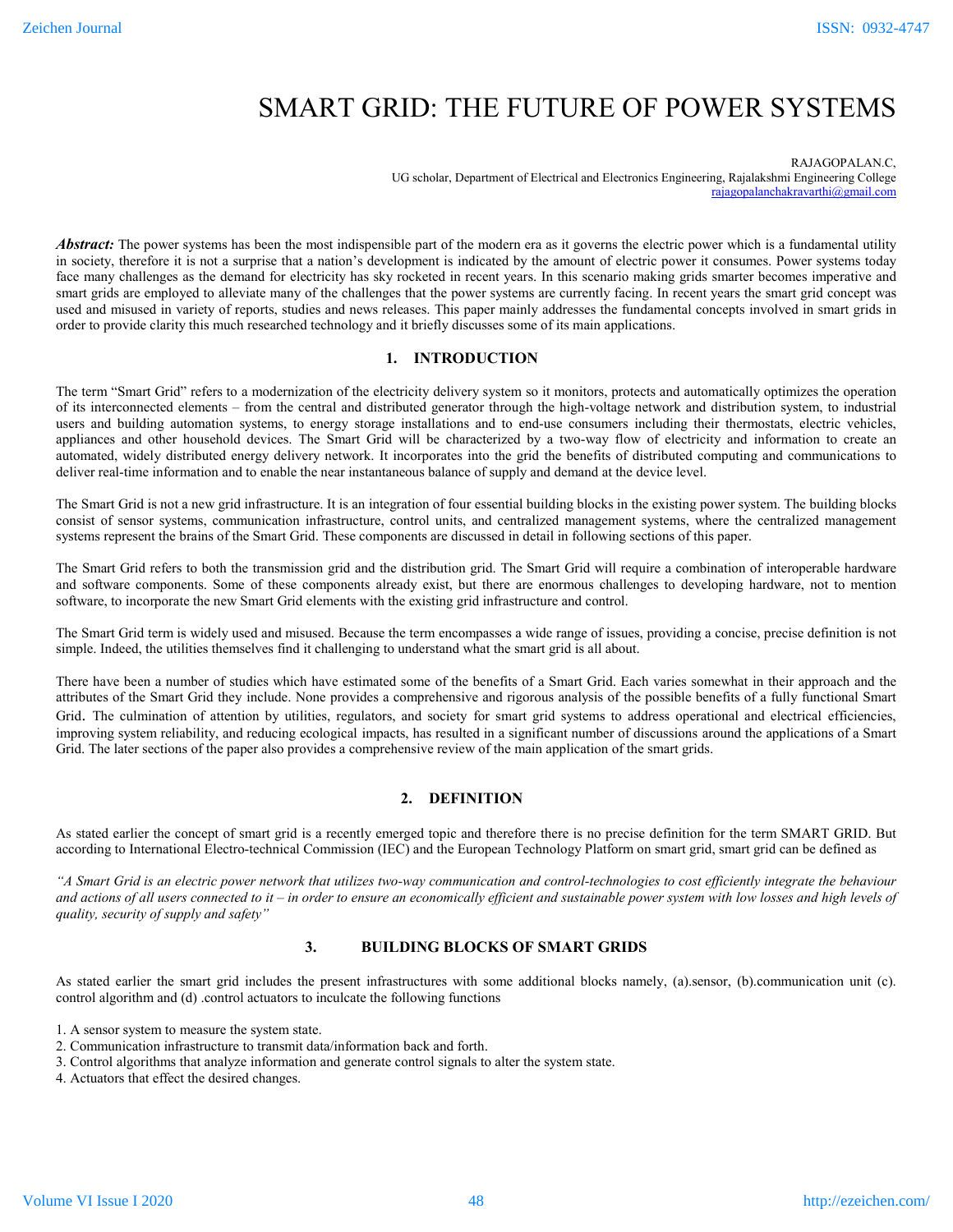# THE BELOW DIAGRAM DECPICTS THE FOUR ESSENTIAL BLOCKS OF ANY SMART TECHNOLOGY



## A).SENSOR :-

The smart meter is a combination of a sensor (that can measure and communicate electricity consumption in real-time), logic (that enables communication with the operator), and an actuator (that enables active control of consumer appliances). Real-time pricing of electricity consumption will provide customers with the incentive to load shift from peak to off-peak periods (demand response) and to promote energy efficiency measures. **Advanced Meter Reading (AMR)** identifies in detail, and often in real-time, the electricity consumption of a house, building, or entire company.

**Advanced Meter Management (AMM)** is the ability to receive control signals from the operator and to switch off local electric appliances. Smart meter will automatically will detect and report faults which will enable distribution grid operators to perform necessary remedial actions more quickly.

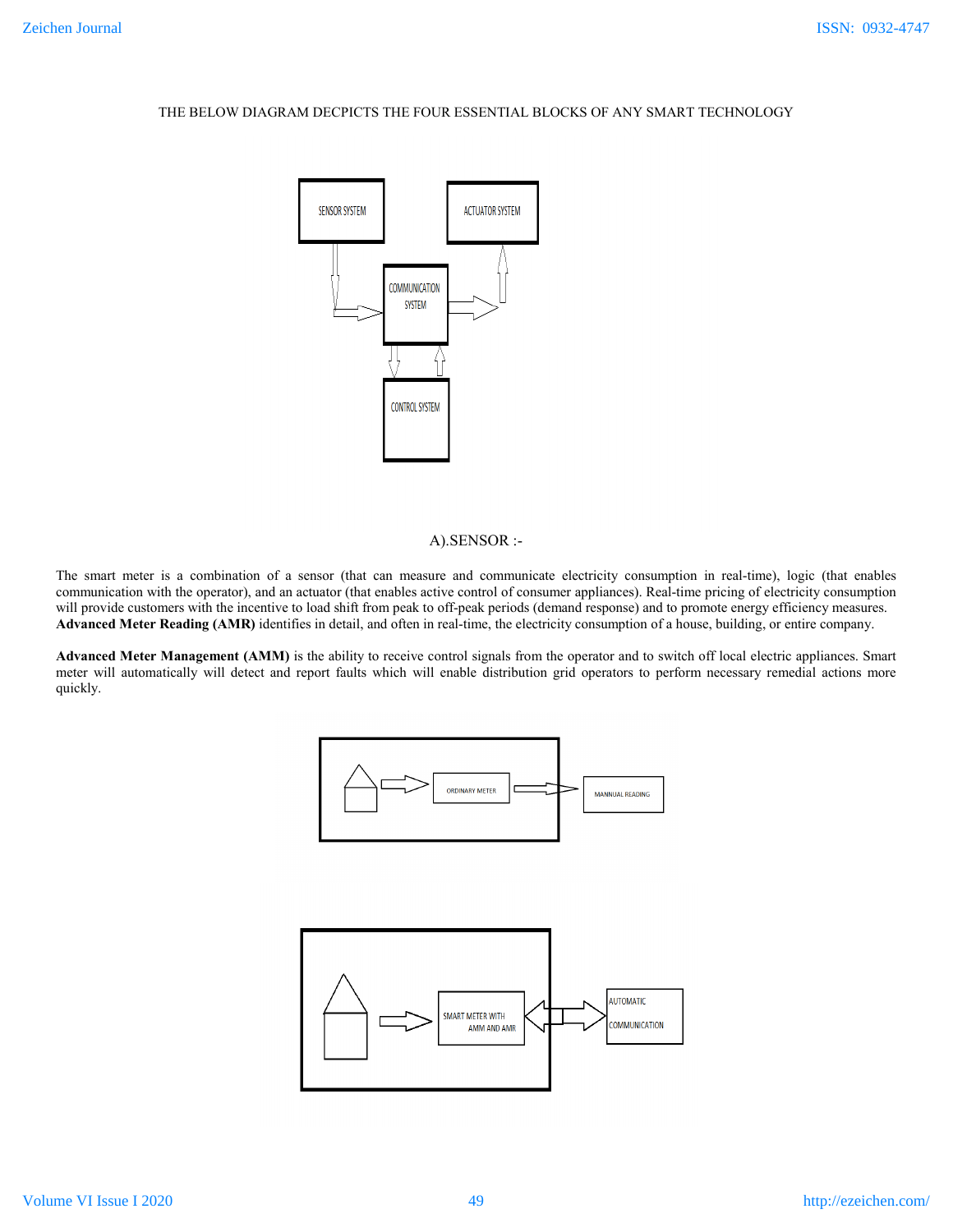**Smart Electric Vehicle Chargers** will become a necessity when the quantity of electric vehicles (EVs) reaches a critical mass, due to the significant stress that charging can place on the power systems. Fast charging, in which high power is drawn in a relatively short time period, will be essential for mass commercialization of EVs. Managing this additional load on the system will necessitate smart devices that can determine which cars should be charged, by how much, and at what time, as based on the charging state of the car battery, user inputs, and the current system load state. The storage capacities of car batteries make them an attractive backup for the power system. Vehicle-to-grid (V2G) describes a system in which EVs communicate with the grid, either by delivering electricity back to the grid or by throttling their charging rate. Most EVs are parked for 95 % of the time and their batteries could let electricity flow from the car to the grid and back, which could be of significant value to the utility companies. However, increased charging and recharging can reduce the battery lifetime.

**Phasor Measurement Units (PMU)** or synchro-phasors1 measure the voltage amplitude and phase angle at network buses and current phasors in transmission lines and transformers. The state of the power system is defined as a collection of positive sequence voltage phasors at all network buses. The measurements are taken many times per second and have a precise time "stamp" to within a microsecond. Measurements from multiple geographical locations are synchronized to a common time reference using a Global Positioning Satellite (GPS) receiving clock. Many PMU's also provide other measurements, such as individual phase voltages and currents, harmonics, local frequency, and rate of change of frequency.

### **B). COMMUNICATION INFRASTRUCTURE:-**

Communication technology will link together all the units and control logics of the Smart Grid. One aspect is two-way connection of consumers and distribution operators, while the supply of rapid, secure, wide-area communication for transmission operators is another.

Fiber optic communication transmits information by light passage through an optical fiber. Fiber optics ensures reliable, high speed communication and is important for dedicated high-speed broadband in the power industry. Wide Area Measurement Protection and Control Systems (WAMPACS) rely on fast communication, and is probably best achieved using fiber optics. Fiber optics is also increasingly installed in households and, in the future, will be used for communication between smart meters and the utilities.

**Broadband over power lines (BPL)** uses the existing power lines to transmit communication signals, such as broadband internet. It can also be used to network appliances within a building using in-house electricity wires. BPL is only suited to medium and low voltage power lines, and communication using BPL requires combination with another communication technology at higher voltage levels. BPL signals cannot pass transformers without a bridge, due to the electric design of the transformers. BPL is a good option in rural areas. However with the rate of fiber optic roll-out increasing, BPL will probably be most suitable for in-house use, networking appliances within a building and enabling measurement and switching commands from smart meters

**GSM (Global System for Mobile Communications)** is a well known and widespread technology that can also be used as a communication channel for the power grid. GSM is used to secure communications between operation centers and substations, enabling communication with the vast number of smart meters installed. However, since

GSM is a public network, security issues could be more critical. The advantages are low price and its widespread use globally.

## **C). CONTROL SYSTEMS:-**

.

ENERGY MANAGEMENT SYSTEM (EMS) are systems of computer-aided tools used by power system operators to monitor, control, and optimize the performance of the power system, including generation, transmission  $\&$  distribution (T&D), and consumption. Thus, the EMS represents the "brains" of the power grid.

**Transmission Systems** today employ SCADA systems as integral parts of EMS. SCADA performs the monitoring and control functions in EMS. SCADA systems are highly distributed. A SCADA control centre performs centralized monitoring and control, based on information received from remote stations. Automated or operator-driven supervisory control commands can then be sent to remote station control devices that can control local operations. Problems with SCADA include slow refresh rate, latency, and skew (see Table 1), resulting in lower accuracy and "visibility" of the power system state.

Traditional EMS applications are model-based, and thus the results are only as good as the accuracy of the model. Measurement-based applications do not suffer from this. The introduction of synchronized WAMPACS has already begun in several countries, including U.S., central-western Europe and the Nordic countries, China, and Russia . WAMPACS analyze the data transmitted from PMU's deployed over a large portion of the power system substations and transmission lines. Data from multiple locations are synchronized to a common time reference using GPS.

Important uses of WAMPACS include state estimation and advanced real-time visualization of power systems, real time congestion management, stability enhancement, improved damping of inter-area oscillations, the design of advanced warning systems and adaptive protection systems, validation of system models, and analyses of the causes of blackouts.

#### **D). ACTUATORS:-**

A number of actuators in the existing grid will also be part of the Smart Grid concept, including, among others, switches and circuit breakers. Here, focus will be on the new elements, including smart meters, new Flexible AC Transmission System (FACTS) devices, and energy storage units. Smart meters and Smart EV chargers act as both sensor and control equipment, and have been described earlier in this paper.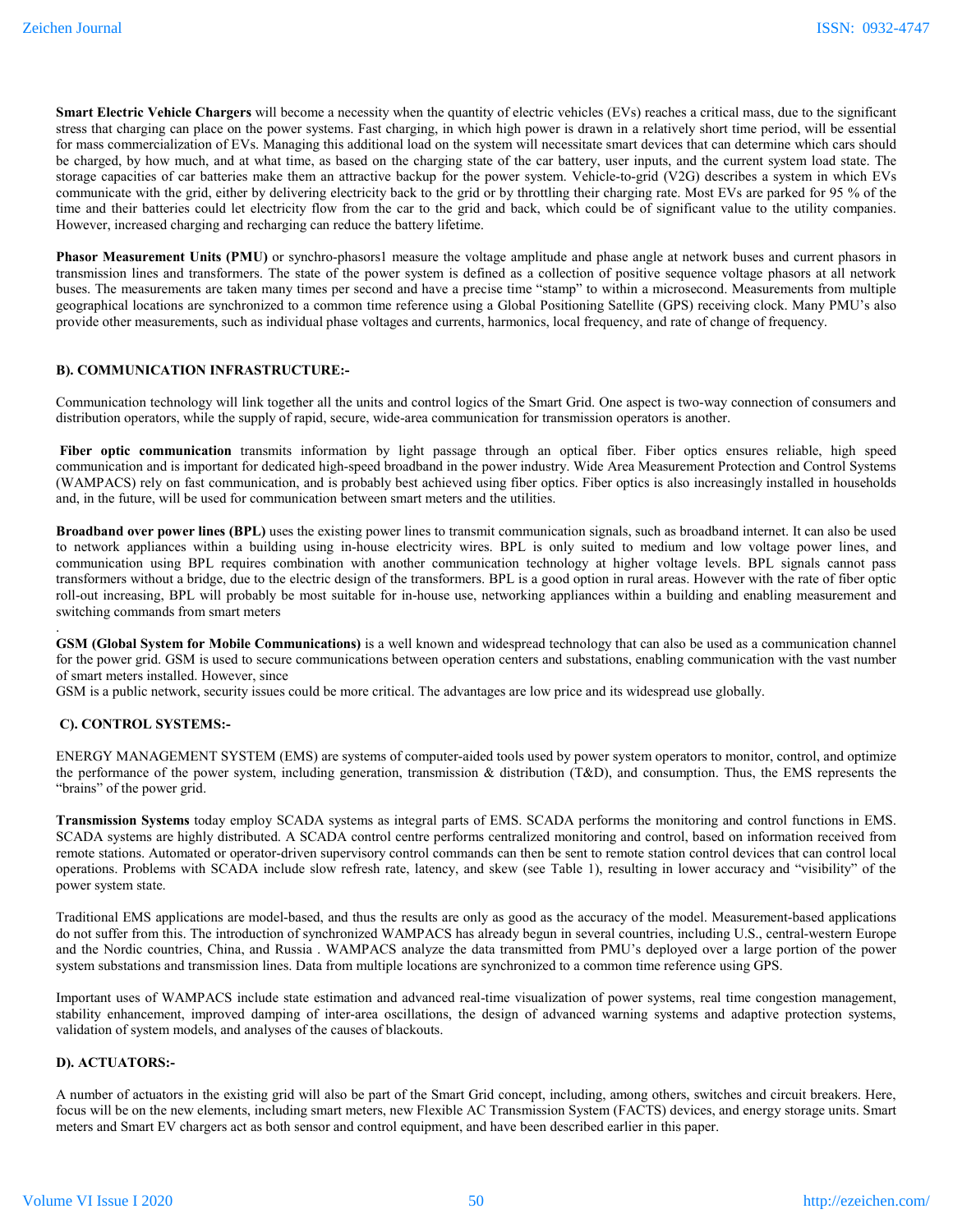The power flow in power systems follows the laws of physics. Previously, power flow control was mainly based on mechanical devices, such as transformer tap changers and turbine governors, which have limited flexibility and speed of control. FACTS devices are high power electronic devices that can perform control at a very high speed. Some are connected in shunt to the grid to provide reactive power and voltage control, while others are connected in series to provide control of power flow.

FACTS devices provide the system operator with a measure of freedom in operating the system. FACTS devices have already been installed in many parts of the world. A Smart Grid will improve control and increase the benefits from using existing and new FACTS devices. There are many different FACTS devices, of which the five most common are listed below. All these are based on controllable semiconductors

- STATIC VAR COMPENSATOR
- STATIC SYNCHRONOUS COMPENSATOR
- THYRISTOR CONTROLLED SERIES CAPACITOR
- STATIC SYNCHRONOUS SERIES COMPENSATOR
- UNIFIED POWER FLOW CONTROLLER

**Distributed Energy Storage** will play a vital role in future power systems. Strategically located energy storage plants could serve various purposes, including:

- Defer upgrades of line and substation / distribution transformer using peak load shaving
- Balance consumption and protection of electricity
- Provide islanding capabilities during grid faults by supplying power to important loads

Batteries have been installed at many distribution substations, particularly in Japan, but also in U.S. Most of these installations are sodium-sulphur (NaS) and lead-acid batteries. Typical power capacity is in the range of a few MW, with several hours of discharge capacity. Very recently, lithiumion technology has also been considered and is currently being installed at several locations, including a distribution substation in Norfolk, UK and a power plant in Southern California, U.S. Several of the battery facilities interface with the power system through voltage source converters (VSCs). This enables simultaneous voltage control and control of active power balance in the grid, which is an additional advantage to current FACTS technology that primarily focuses on stabilizing grid voltage. Smaller battery facilities can be installed at low voltage level closer to the customers. An important driver is the expected drop in costs of small battery systems due to development progress and mass-production of electric car batteries.

#### **4. APPLICATIONS**

The main applications or objectives of a smart grid can be categorized into following three categories

- Delivery optimization
- Demand optimization
- Asset optimization

**Delivery Optimization** consists of the efforts by the electric utility to improve the efficiency and reliability of the delivery systems.

**Demand Optimization** focuses on solutions to empower the end consumer and to better manage the evolving demand and supply equation along the distribution feeder.

**Asset Optimization** is the application of monitoring and diagnostic technologies to help manage the health, extend the useful life and to reduce the risk of catastrophic failure of electrical infrastructure.

## **A). DELIVERY OPTIMIZTION:-**

Delivery Optimization includes two major areas which will be reviewed separately, Efficiency and Reliability. Utilities have deployed methods to improve the efficiency of their electrical systems. There are certain benefits in delivery optimization

The benefits typically include:

- Improved distribution system efficiency
- Reduced distribution line losses
- Improved voltage profile along feeder
- Improved system stability and capacity
- Defered capital upgrades
- Reduced energy demand
- Reduction of environmentally harmful emissions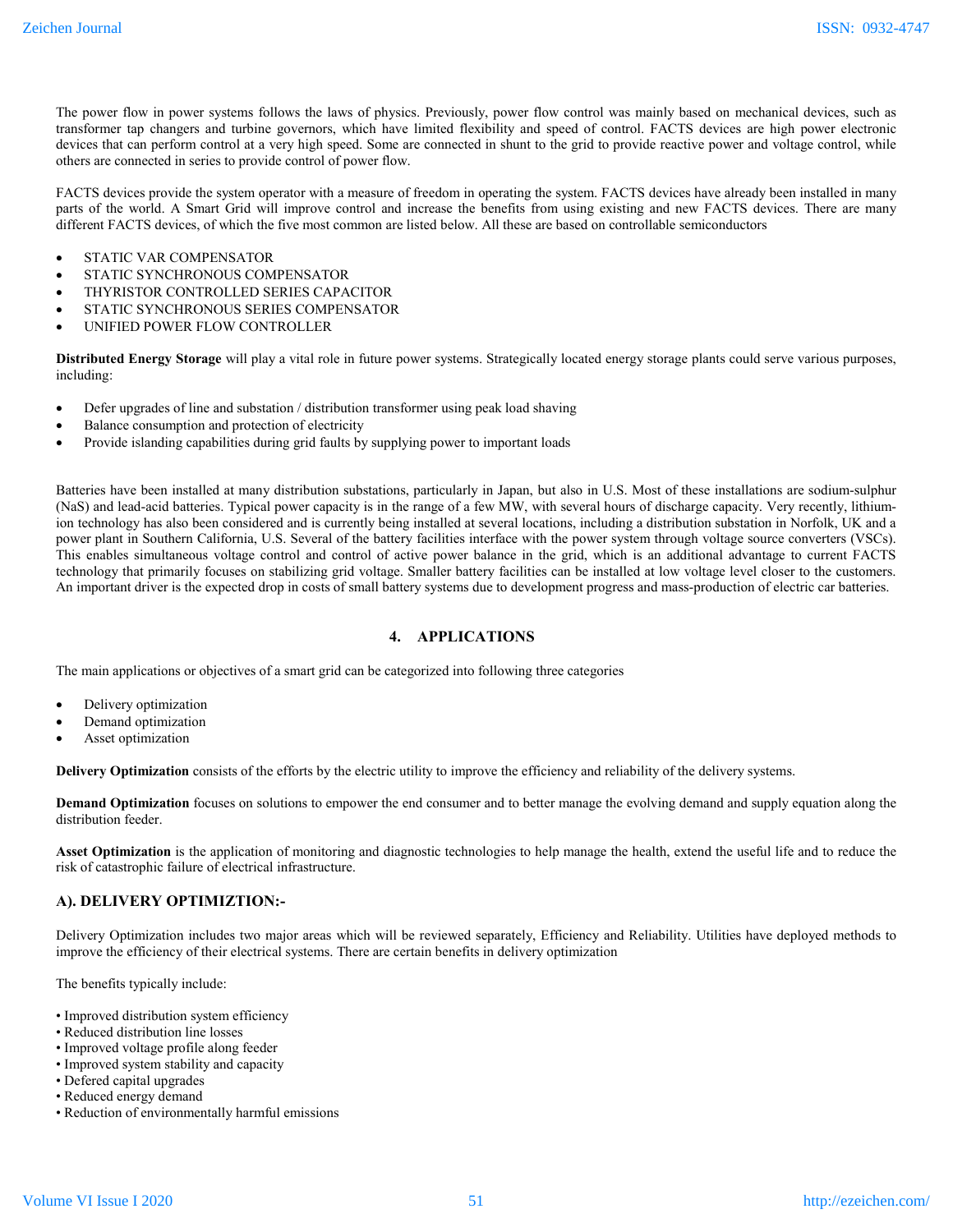# **B). DEMAND OPTIMIZATION**

In recent years, Demand Optimization has generated a significant amount of interest. Often the benefits from Demand Optimization is what is in mind when regulators installation of smart metering. These are the benefits most directly experienced by the end consumer.

#### **Empowering Customer Choice & Control:**

- Critical Peak Pricing
- Time of Use Rate
- Green Power Choices
- CO2 Management Choices
- Prepaid Metering
- Voluntary or Automatic Control of Energy Demand
- Usage Management by Appliance
- Home Energy Management
- Net Metering, collecting KWH, KVARH, Voltage,
- Power Quality

### **Providing Security & Safety Management:**

- Energy Theft
- Tamper Detection
- Visual inspection during installation
- Monitoring and base lining usage patterns
- Interruptions and usage pattern changes
- Detect load-side voltage with disconnect

### **Enabling Distributed Generation:**

- Photo Voltaic (Solar)
- Wind
- Biomass
- Geothermal

## **Incorporating Distributed Storage:**

- Li-Ion Battery
- Fuel Cells
- Plug in Hybrid Electric Vehicle (PHEV as a storage device)

# **C). ASSET OPTIMIZATION:-**

Much of the modern electrical system was installed over 40 years ago. Unfortunately, many devices in the system are frequently being pushed to operate at overload conditions. One of the single most expensive pieces of the distribution system is the station power transformer. Given that the general life expectancy of power transformers is around 40 years; this can result in a risky and expensive challenge. Asset optimization is incorporated in smart grid by monitoring and diagnostics on the primary station transformer, station breaker, and distribution.

The monitoring and diagnostics of the station transformer can include simply monitoring temperatures or continuous monitoring of the oil for combustible gasses and moisture. Advanced monitoring today can calculate internal hot spot temperature, the transformer dynamic load ability and future capacity over time, the insulation aging factors and data from many other models. Monitoring of the station or line protection relays provides valuable information regarding the health of the breaker including operatingtimes, total interrupted fault current, and operation counts. Data collected from the meters can help determine near realtime loading on the distribution cables, especially the underground cables, and loading on the local distribution transformers. This can help distribution engineers improve the distribution planning and design and help rebalance the load along the phases.

# **5. CONCLUSION**

In this paper the fundamental building blocks of the smart grid technology is analyzed and explained comprehensively. As the magnitude of research regarding this recent trend in power system it is imperative to understand these basic concepts and application in a clear cut manner. Basically the concepts are explained by employing the fundamental block involved in smart grids and its applications were explained with the major principle objectives expected from a smart grid.